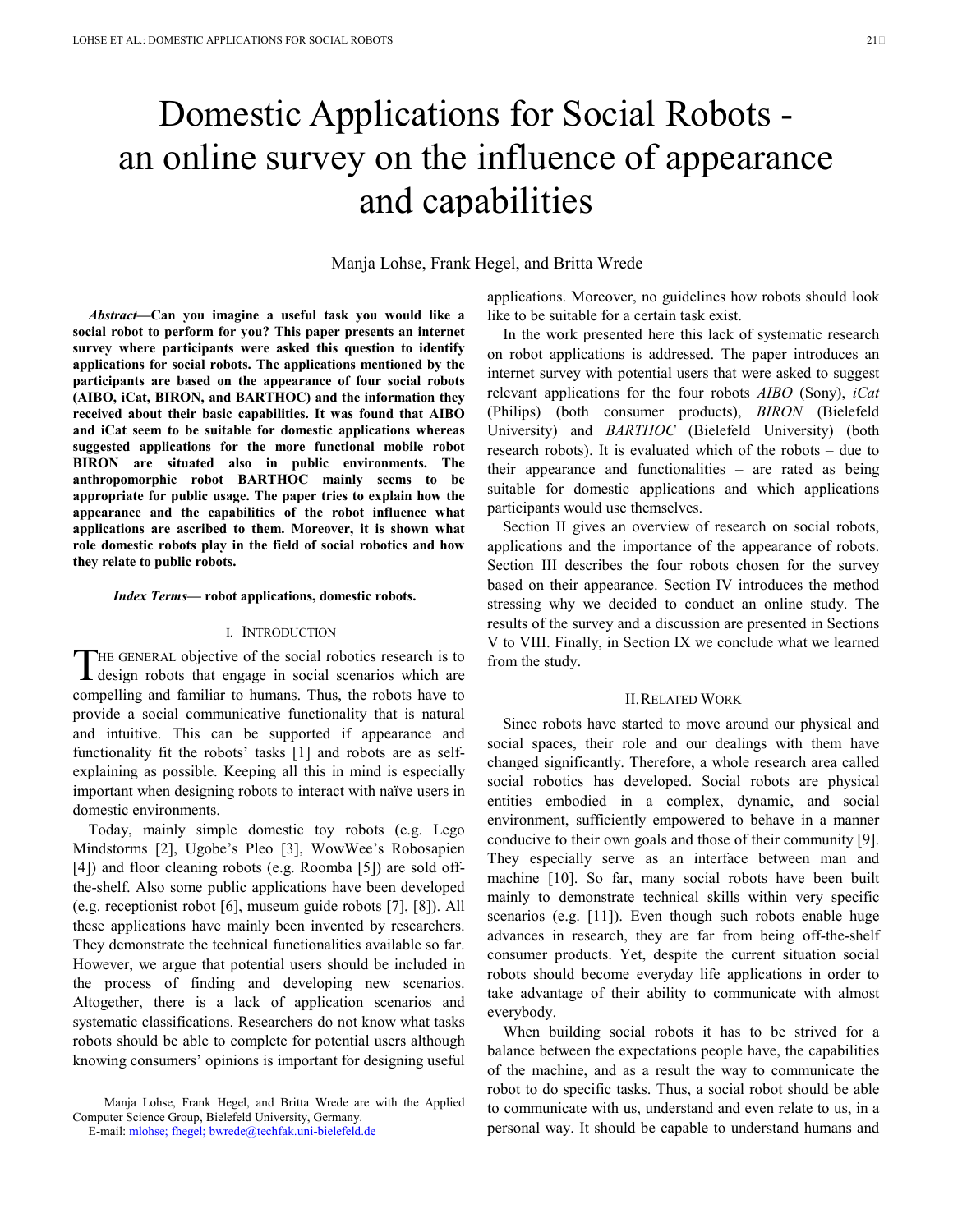Bartneck and Forlizzi [13] have created a guideline, which outlines the components a social robot should comprise: First, the form should match the expectations of a user. Second, the robot should communicate verbally and nonverbally with all available modalities. And third, the robot has to be able to take human social norms into consideration.

One domain in which these capabilities are especially useful is domestic applications. In fact, these become increasingly important [14], [15]. "Domestic" describes the place of usage. This place is the home of the user. It is special since the user decides who enters it and creates the rules that apply within it. The robot should be able to perform its specific tasks within this limited domain. Another challenge for domestic applications is that the robot has to learn new tasks within its environment. Learning poses a special problem as the typical user is naïve in programming and unaware of mechanical and control issues. Therefore, new learning methods will have to be developed. Probably the most intuitive and appropriate way to instruct the domestic robots is to interact with it as naturally as humans do in their daily life which again requires robots that, in fact, are social.

## *A. Applications of Domestic and Social Robots*

Up to now, there are only few commercial applications for both social and domestic robots (see Section I). Developing useful applications for such robots seems to be a challenging task.

Christensen [16] postulates three potential commercial application categories for domestic robots: *Entertainment*, *Everyday Tasks*, and *Assistance* to elderly and handicapped people. These can be differentiated by what he calls a performance metric which specifies requirements for the applications. The performance metric of entertainment applications is forgiving, i.e. the robot is not really required to perform specific tasks – as long as the robot performs interesting interaction sequences the users will in general be satisfied. The challenge for this kind of applications is to provide an open-ended repertoire of interesting interactions to guarantee that the robot does not become boring for the user. In contrast, the performance metric of everyday home tasks for domestic robots is well defined while the individual environment where they will have to fulfil these tasks cannot be anticipated. According to Christensen [16], typical examples for such applications are vacuum cleaning, fetchand-carry tasks, ironing clothes, window cleaning etc. Finally, the category of assistance applications for elderly and handicapped people is mainly motivated by the demographic profiles of occidental societies. The performance metric of these applications is a high degree of flexibility and an easy instruction how to interact with the robots.

Another approach to classify the field has been presented by Fong et al. [17]. In a first survey of socially interactive robotics the authors have mentioned several application fields: social robots as test subjects for research on communication and human development theory, as short-term and long-term service assistants in public and private life, as toys and entertainment devices, for therapy, for research on anthropomorphism, and last but not least in the field of education. These application fields are based on the applications that existed when the paper was written.

Also Ljungblad [18] reported on a workshop held with the goal to conceive potential applications. As a result three interesting scenarios were selected: self-organizing robot plants, robots as travel companions, and amusement park guide robots. These scenarios are rather based on a brainstorming than on a scientific approach to the topic.

Kaplan chose a different approach [19]. By asking himself what would actually make social robots valuable as everyday objects, he came to the conclusion that the value of the objects has to meet the needs of the users. Thus, the robot has to find its place in human life by adding value to it in terms of shortor long-term usage. Based on this hypothesis concrete applications still have to be derived.

Obviously, so far, no single exhaustive categorization of applications for social robots exists even though the question what the systems can be used for has been addressed from different viewpoints. However, it is noticeable that most of these approaches have domestic applications in mind.

## *B. Appearance of Robots*

Appearance has a major influence on the assumptions people have about applications and functionalities, i.e. behaviours of robots [1]. Current research states that the appearance has to support the correct estimation of the robot's real competencies by the user. The better the user's estimation the less will she be disappointed during the interaction with the robot [19].

In this context, the embodiment of a robot plays a major role. Bartneck [20] has found a facilitation effect in his study with the emotional robot eMuu. Participants acquired a higher score in a negotiation game and they put more effort into the negotiation when they interacted with the embodied robot character instead of the screen character. This may be due to the feeling of social presence [21].

Among very few approaches, Fong et al. [17] define four broad categories of social robots with respect to their appearance: anthropomorphic, zoomorphic, caricatured, and functionally designed robots. An anthropomorphic appearance is recommended to support a meaningful interaction with users [10], [12] because many aspects of nonverbal communication are only understandable if expressed in similarity to a humanlike body. Zoomorphic robots are intended to look like their animal counterparts to support the idea that an observer expects the robot to behave like an animal. In some cases this might be helpful to communicate the functional limitations of a robot. For example, a dog is partly able to understand aspects of human speech but makes many mistakes. This mirrors the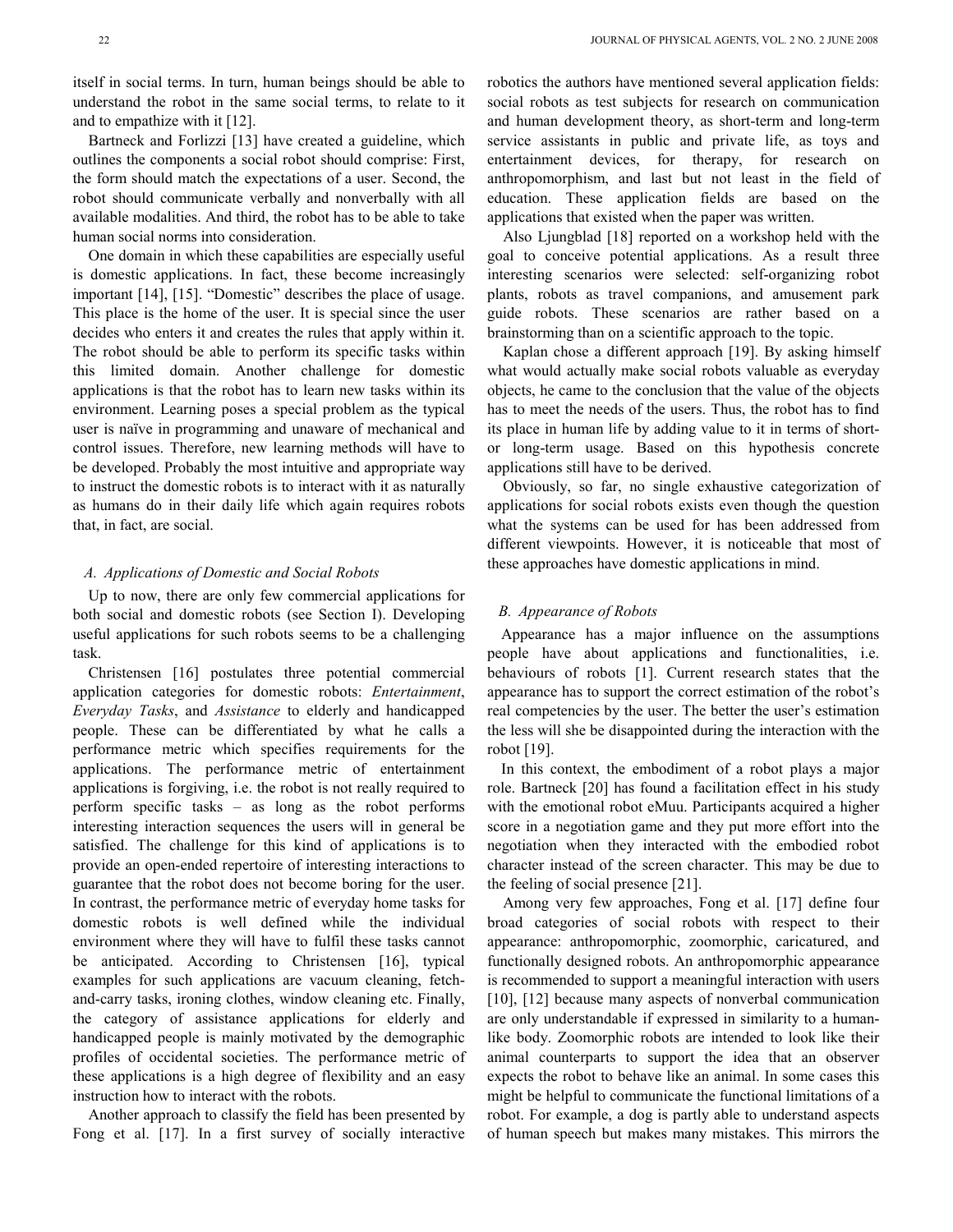quality of speech recognition software [20]. Robots with a caricatured appearance are mainly designed both to not elicit any expectations based on familiarity and to focus on very specific attributes like mouth or eyes. Finally, functional robots are designed in a technical/functional manner to illustrate their ultimate functions. This corresponds to the famous claim by Sullivan [22] that form ever follows function. Hence, the designer expects that the user is able to understand the capabilities of the functionally designed robot by looking at its features. For instance, a camera mediates the feature of 'seeing'.

Especially the design of a robot's head is an important issue within human-robot interaction (HRI), because it has been shown that most non-verbal cues are mediated through the face [23]. Without a face the robot is perceived as being anonymous [24]. The physiognomy of a robot changes the perception of its human-likeness, knowledge, and sociability. Therefore, people avoid robots behaving or looking negatively and prefer to interact with positive robots [25]. Furthermore, an expressive face indicating attention [26] and imitating the face of a user [27] makes a robot more compelling to interact with. Consequently, Duffy [9] argues that a robot has to have a certain degree of human-like attributes for meaningful social interaction.

A certain degree of human-like attributes also belongs to the three aspects DiSalvo et al. [28] propose regarding the appearance which should be taken into account when designing robot heads: the robot should have a certain amount of robot-ness to stress the robot's machine capabilities and avoid false expectations of its emotional capabilities; it should have an amount of human-ness to make the user feel comfortable; and finally it should have a certain amount of product-ness that the robot is seen as an appliance.

These aspects are consistent with the matching-hypothesis [1]. This hypothesis claims that appearance and social behaviour of a robot should match the seriousness of the task, because a robot that confirms the expectations people have increases the sense of the robot's compatibility with its task. Especially within the field of domestic applications this seems to be an important aspect in the design of satisfying interactions with naïve users.

Another essential aspect concerning robot design is in what sense users expect the robot to behave like a human and when they attribute human-like qualities to the machine. This phenomenon, which is called anthropomorphism, is in the focus of the following sub-section.

## *C. Anthropomorphism and the Uncanny Valley*

It has been shown that the more human-like the appearance of a robot is the more people attribute intentions to the robot within a classical *Prison Dilemma Game* task [29]. This automatic attribution of human-like qualities is called anthropomorphism. More general, anthropomorphism entails attributing human-like properties, characteristics, or mental states to real or imagined non-human agents and objects [30].

According to v. Foerster [31] humans anthropomorphize because it allows them to explain things they do not understand in terms that they do understand, and what they understand best is themselves as human beings. This is consistent with the familiarity thesis [32] which claims that humans understand the world based upon the mental model of it that they are most familiar with.

According to Guthrie [32], the best explanation for this phenomenon is the best-bet-thesis which is a cognitive and game-theoretic approach to explain anthropomorphism. He claims that humans anthropomorphize because in the face of chronic uncertainty about the nature of the world, guessing that things and events are human-like or have a human cause constitutes a good bet, i.e. if we are right we gain much, but if we are wrong we usually lose little.

Another theoretical approach to the topic is the Three-Factor-Theory of Anthropomorphism by Epley et al. [30]. They claim that the extent to which people anthropomorphize is mainly determined by one cognitive and two motivational factors: (a) *Elicited Agent Knowledge*: Knowledge about humans in general or self-knowledge serve as a basis for induction primarily because such knowledge is acquired earlier and is more richly detailed than knowledge about non-human agents or objects. The more human-like in appearance or motion the non-human agent is the more people are likely to use themselves as a source of induction. For example, robots are anthropomorphized more readily when given human-like faces and bodies [28] and hummingbirds suddenly appear more deliberate and thoughtful when their natural quickness is slowed to a human-like speed [33]. The second motivational factor is (b) *Effectance Motivation*: Effectance describes the need to interact effectively with one's environment. Attributing human characteristics and motivations to non-human agents increases the ability to make sense of an agent's action and reduces uncertainty. Finally, (c) the *Sociality Motivation* describes the principal need and desire to establish social connections with humans. When people feel lack of social connection they anthropomorphize to a higher extent to satisfy their motivation to be together with others.

Up to now, the phenomenon of human-likeness seems to be the most considered aspect regarding the theory of anthropomorphism in the field of robotics. The hypothesis from anthropomorphism is that the more a robot resembles a human being in appearance the more people expect it to have human-like qualities [9]. Therefore, human-likeness is a special challenge to reach for some researchers (e.g. [34],[35]). Furthermore, the development of robots that closely resemble human beings can contribute to research on cognition [36].

One theory closely connected to anthropomorphism is the Uncanny Valley [37]. It represents how an object can be perceived as having enough human-like characteristics to evoke a constrained degree of empathy through one's ability to rationalize its actions and appearance. When the movements and the appearance are almost human-like but not entirely, there are too many expectations of the capabilities.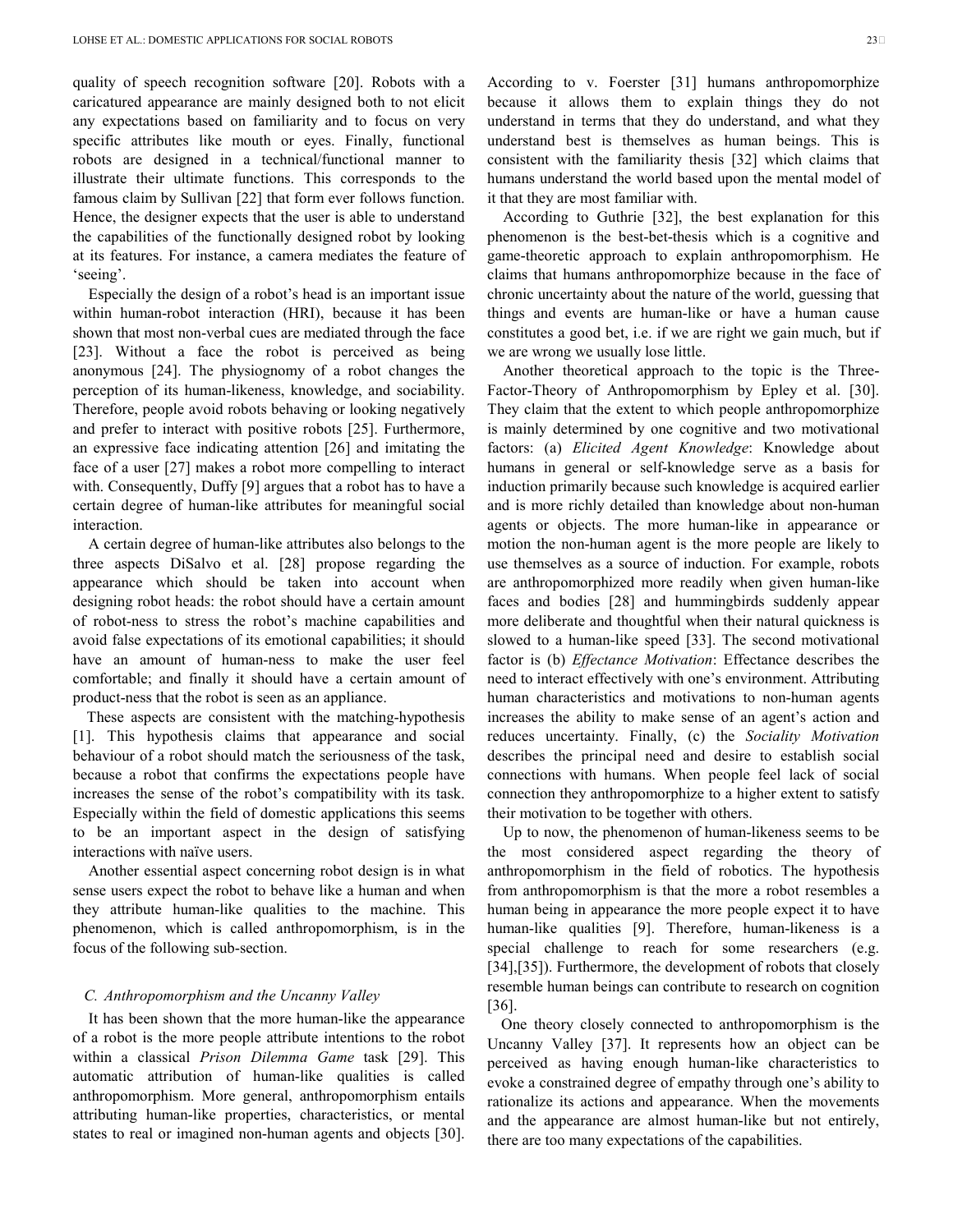When these are not met the reaction of the observer is most certainly negative. In the end, the object becomes so humanlike that it is effectively treated as a human being where it has re-established a balance between anticipated and actual function and appearance to a sufficient degree that works well [9].



Fig. 1 Uncanny Valley

There are several studies whether the Uncanny Valley exists or not and how to consider the hypothesis when designing human-like robots. For example, [38] was able to find an Uncanny Valley within a study using morphings from a machine-like robot to an anthropomorphic robot. In a further psychological study based on four experiments [39] verified the Uncanny Valley caused by the human visual system. They found that in daily life people rarely confuse artificial faces with real human faces – people do not ask a mannequin in a store for directions to a train station. This suggests that the human visual system has a specific sensitivity to the degree of human-likeness. Therefore the visual system is highly sensitive to abnormalities. In the study it has further been shown that a high degree of abnormality elicits unpleasantness within the tested subjects only if entities exhibit a high degree of realism. For example, an increased eye size within an artificial character did not elicit any unpleasantness, but the same eye size within a human face was sensed as abnormal and therewith unpleasant. Thus, improving the degree of realism of robots without removing abnormal features may lead to an exaggeration of the observers' unpleasant impressions of the artificial faces.

No matter whether the Uncanny Valley exists or not, the theory may serve as a design guideline to not disappoint the expectations of the user. Also it is assumed that within the study presented here the discussed aspects of the robot's appearance have an effect on the applications people derived by seeing short videos of four different robots.

## III. DESCRIPTION OF ROBOT SYSTEMS

Since the appearance and functionalities of the robot are in the centre of the survey presented here, this section gives a

technical overview of the robot platforms displayed. For each robot the applications and scenarios intended by the developers are mentioned.

## *A. AIBO (Sony)*

The AIBO Robot ERS-7 is presented in Fig. 4. The design of AIBO is dog-like. The robot uses its four feet to move in its environment. With the acceleration sensors on-board it is able to balance its body. AIBO has – considering its feet, head, ears, and tail – altogether 20 joints (degrees of freedom) which enable the robot to perform dog-like moves.

AIBO has a set of sensors on the head, the back, the chin, and the paws which allow the robot to examine itself and its environment. With the help of the sensors the robot can sense touch. It can perceive sound using a pair of stereo microphones. Therefore, it can react to voice. By means of the colour camera and distance sensors AIBO can recognize colours, faces, and obstacles. It is able to communicate via sounds, a face display, and speech. On the website [39] Sony talks about the "AIBO Entertainment Robot" or even the "World's most popular entertainment robot". Obviously this is the main scenario the developers had in mind.

Moreover, the robot became well known due to the RoboCup league. The Sony website [39] provides more information about the robot.

# *B. iCat (Philips)*

The iCat shown in Fig. 5 is a plug  $\&$  play desktop userinterface robot developed by Philips Research (Eindhoven, the Netherlands). It does not have an on-board processor and is controlled by a PC via USB.



Fig. 2 Sony AIBO ERS-7

Even though the name suggests that the robot resembles a cat, its facial features are human-like. The iCat can create facial expressions by moving its eyebrows, eyelids, eyes, lips, and the head controlled by 13 RC servos and 2 DC motors. We belief that, according to the categorization of Fong et al. (see II A [17]), the iCat is a caricatured robot. Both the robot's mouth and eyes are big and, thus, emphasized compared to a human face.

 Next to the facial features, the robot has LEDs located in the feet and the ears to communicate its mode of operation (e.g.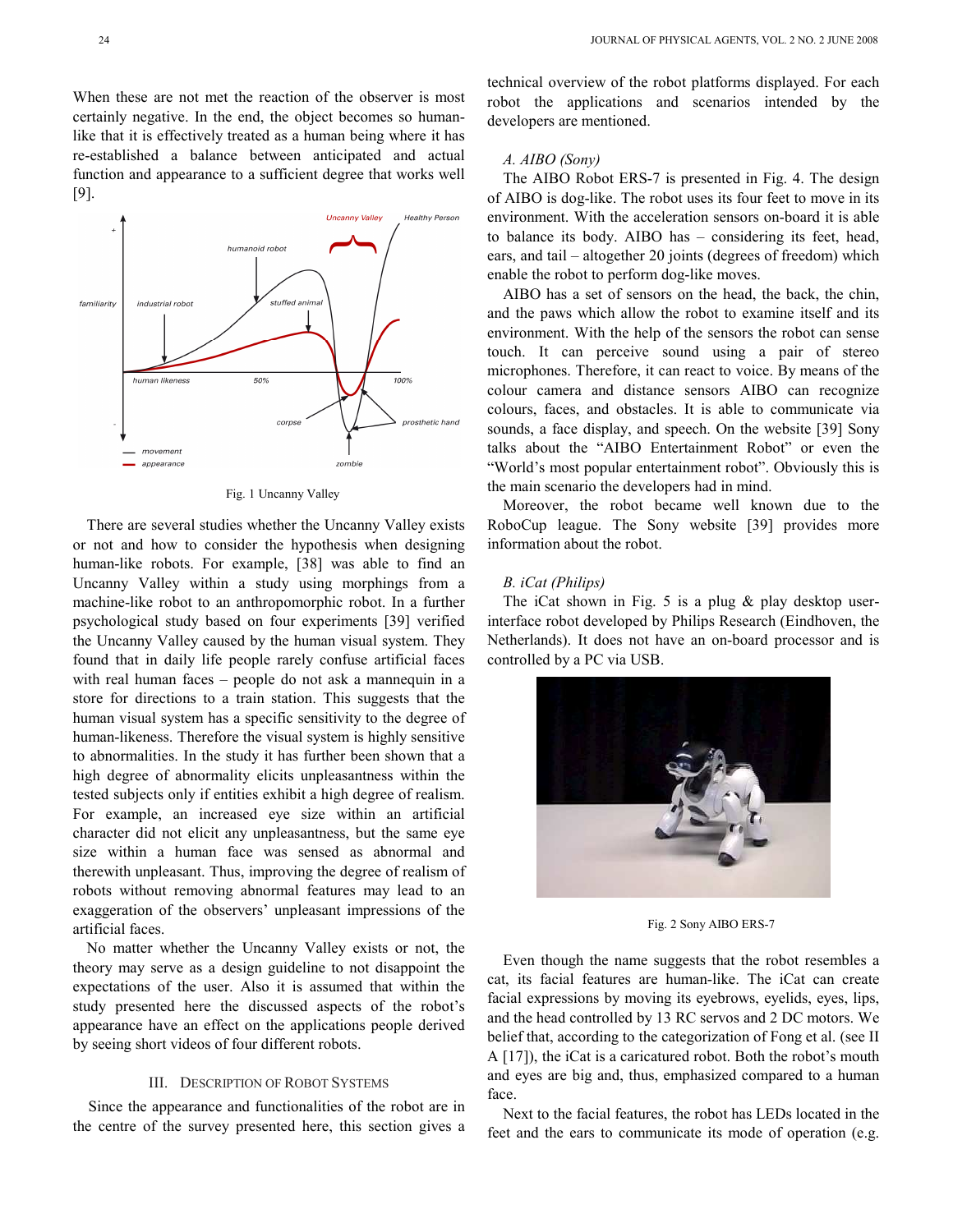sleeping, awake, busy, or listening). The USB webcam in the nose of the iCat can be used for different computer vision tasks such as object and face recognition. Stereo microphones, a loudspeaker, and a soundcard placed in the feet of the robot are used for recording and playing sounds and speech. Thus, it is possible to use the platform for speech recognition tasks.

The iCat was primarily developed as a research platform and as an interface robot. As an interface the robot should be able to coordinate different electronic appliances like VCRs, or refrigerators in the intelligent home. Users can employ the Open Platform for Personal Robots (OPPR) software to program certain behaviours and applications. More details can be looked up in [41].



Fig. 3 Philips iCat

## *C. BARTHOC (Bielefeld University)*

Fig. 6 gives an impression of the humanoid robot BARTHOC (Bielefeld Antropomorphic RoboT for Human-Oriented Communication). This robot is designed by Bielefeld University in cooperation with Mabotic.



Fig. 4 BARTHOC ((Bielefeld Antropomorphic RoboT for Human-Oriented Communication)

BARTHOC consists of a mechatronic head with human-like features and two arms including hands. These components are mounted on a steel-frame backbone. Each arm has three joints similar to the human ones. The given degrees of freedom allow BARTHOC to perform human-like gestures. Actuators next to the upper lip and above the eyes simulate movements of lips and eyebrows which leads to basic human facial expressions. A camera is integrated in each eyeball for stereovision and microphones are currently placed on the shoulders. Additionally, a removable latex mask is available to equip the robot with different characters.

The robot is mainly used for research on human-like communication. One scenario the development of BARTHOC is based on is the receptionist scenario. In this scenario the robots is placed at the entrance of a building. It has to welcome people, to give general information, and to show the way to certain locations the visitor wants to got to by pointing and spoken instructions [42]. In [35] Hackel et al. describe BARTHOC in depth.

## *D. BIRON (Bielefeld University)*

The robot BIRON (BIelefeld RObot companioN) (Fig. 7), developed at Bielefeld University, is based on an ActiveMedia™ Pioneer PeopleBot platform. BIRON is equipped with a pan-tilt colour camera at a height of 141 cm



Fig. 5 BIRON (BIelefeld RObot companioN)

for acquiring images of the upper body part of humans interacting with the mobile robot. A pair of AKG far-field microphones is located right below the touch screen display at a height of approximately 106 cm. Therefore, BIRON has the capability to localize speakers. Speech processing is supported by a headset the human interaction partner wears. A SICK laser range finder mounted at a height of 30 cm facing front measures distances within a scene. Since BIRON has wheels, it can follow a person and move in a room. Additionally, it is able to track people and pay attention selectively to humans looking at it.

The robot is strongly embedded in the so-called home tour scenario. In this scenario the user orders a robot for the home which is delivered with all necessary sensors and capabilities but has to learn about its new environment to be able to fulfil tasks like getting things from a certain location. Thus, the user has to show the robot around the house and to teach it rooms and objects. Since most users are inexperienced the interaction with the system has to be designed as intuitive and natural as possible. Further information about BIRON is given in [43].

The robots described here were chosen for two reasons. Firstly, they have different appearances according to the categories of Fong et al. (see  $\overline{A}$ , [17]). BIRON' design is functional, AIBO's zoomorphic, BARTHOC's anthropomorphic and iCat's caricatured. Secondly, we wanted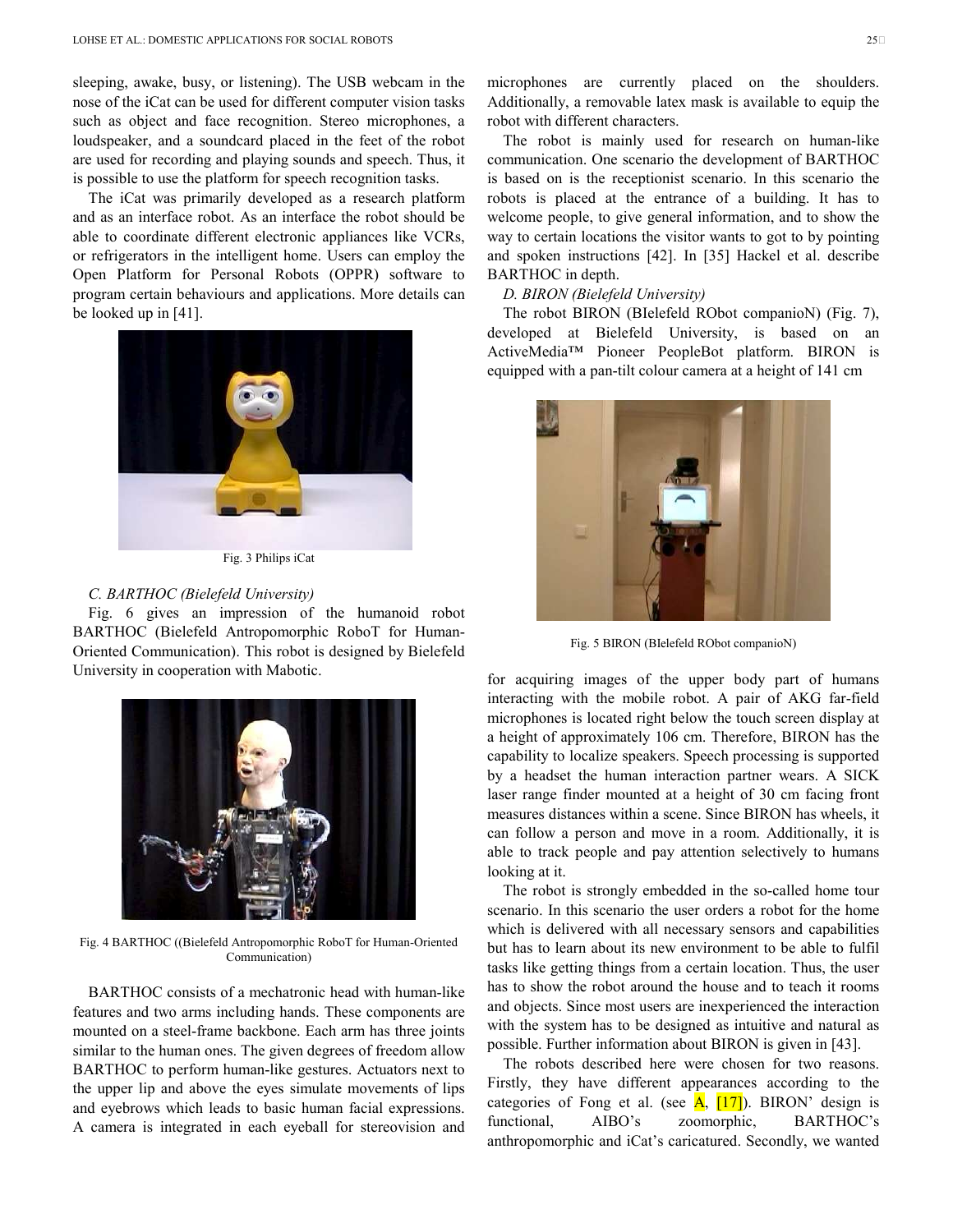to evaluate how our own robots developed for research compare to commercial products like iCat and AIBO.

## IV. METHOD

The research presented in this paper is based on an internet survey (see also [14]). This type of study was chosen for several reasons. First, it allows addressing people with different professional backgrounds, age and so forth. Thus, not only students or people related to a certain research field can be reached. Second, it can be conducted in a rather short time compared to live user trials. Third, the method supports the general idea of the study. People were asked to make a judgment based on the appearance of the robot in a video and a short description of its functionality. The internet provides a possibility to present this information without any further context and no technical problems with the robots could occur which would have influenced the subjects' answers. Therefore, we published the questionnaire in German on the website of an online laboratory. Some people were invited via private and professional mailing lists to participate. The mailing lists chosen were not connected to the robotics community.



Das ist Barthoc, Barthoc kann sprechen und Sprache verstehen sowie Mimik und Gestik zeigen. Er kann Personen und Objekte in seiner Umgebung wahrnehmen und erkennen. Barthoc kann sich nicht fortbewegen.

| la | $Q$ nein            | vielleicht |  | Können Sie sich vorstellen, einen solchen Roboter zu nutzen?    |                                                                      |  |
|----|---------------------|------------|--|-----------------------------------------------------------------|----------------------------------------------------------------------|--|
|    | Roboter vorstellen? |            |  |                                                                 | Welche sinnvollen Anwendungen können Sie sich prinzipiell für diesen |  |
| ÷  |                     |            |  |                                                                 |                                                                      |  |
|    |                     |            |  |                                                                 |                                                                      |  |
|    |                     |            |  | Welche Anwendungen für diesen Roboter würden Sie selbst nutzen? |                                                                      |  |
|    |                     |            |  |                                                                 |                                                                      |  |
|    |                     |            |  |                                                                 |                                                                      |  |
|    |                     |            |  |                                                                 |                                                                      |  |

Fig. 6 Screenshot of questionnaire containing: description of BARTHOC; questions: Would you use this robot?; What useful applications could you imagine for this robot in principal?, Which applications of this robot would you use yourself?

The questionnaire commenced with general questions about the participants like age, profession, and knowledge about computers. The second part of the survey focused on the question which robots people knew. The participants were allowed to enter multiple robots, but they should not put down more than five. Moreover, they were asked to indicate where they knew the robots from (media, seen in real life, interacted with the robot, develops the robot, owns the robot). Thereafter, the four robots (AIBO, iCat, BIRON, BARTHOC) were introduced in random order (on one site each) (Fig. 2).

All participants received very basic information about the functionalities of the robots:

- AIBO: can speak and understand speech, it is able to walk and to recognize objects and people.
- iCat: can speak and understand speech, perceive and recognize people and objects in its environment, it can show facial expressions and reacts to touch, iCat is not mobile.
- BIRON: can speak and understand speech, recognize people and objects in its environment, it can remember the position of objects and people in a room, drive, and display information on its screen.
- BARTHOC: can speak and understand speech, it can show facial expressions and gestures, perceive and recognize people and objects in its environment, BARTHOC is not mobile.

In the descriptions we tried to use similar wording whenever possible in order to avoid different interpretations of the functionalities by the participants.

Next to the descriptions videos were displayed, which showed few movements of each system to give an impression of the robots' appearance. The movements shown in the video clips that lasted about 3 seconds were:

- AIBO: getting up on its feet and turning
- iCat: turning the head and blinking
- BIRON: driving towards the viewer
- BARTHOC: turning head and upper body and lifting the arm

We chose to display these very short videos with a neutral background to avoid any context like concrete tasks the robot could perform in a certain environment. In contrast to simple pictures the videos give the viewer a better sense of the embodiment of the robot. They were replayed as long as the subjects stayed on the given site of the questionnaire. Sound was turned off since the study mainly concentrated on visual appearance. Voices and background noise might have changed the perception of the robot significantly.

After reading the descriptions and watching the videos, subjects were asked to suggest applications for all four robots. Since the study was exploratory this question was an open question and the subjects were free to write down as many items as they could think of. The question was divided into a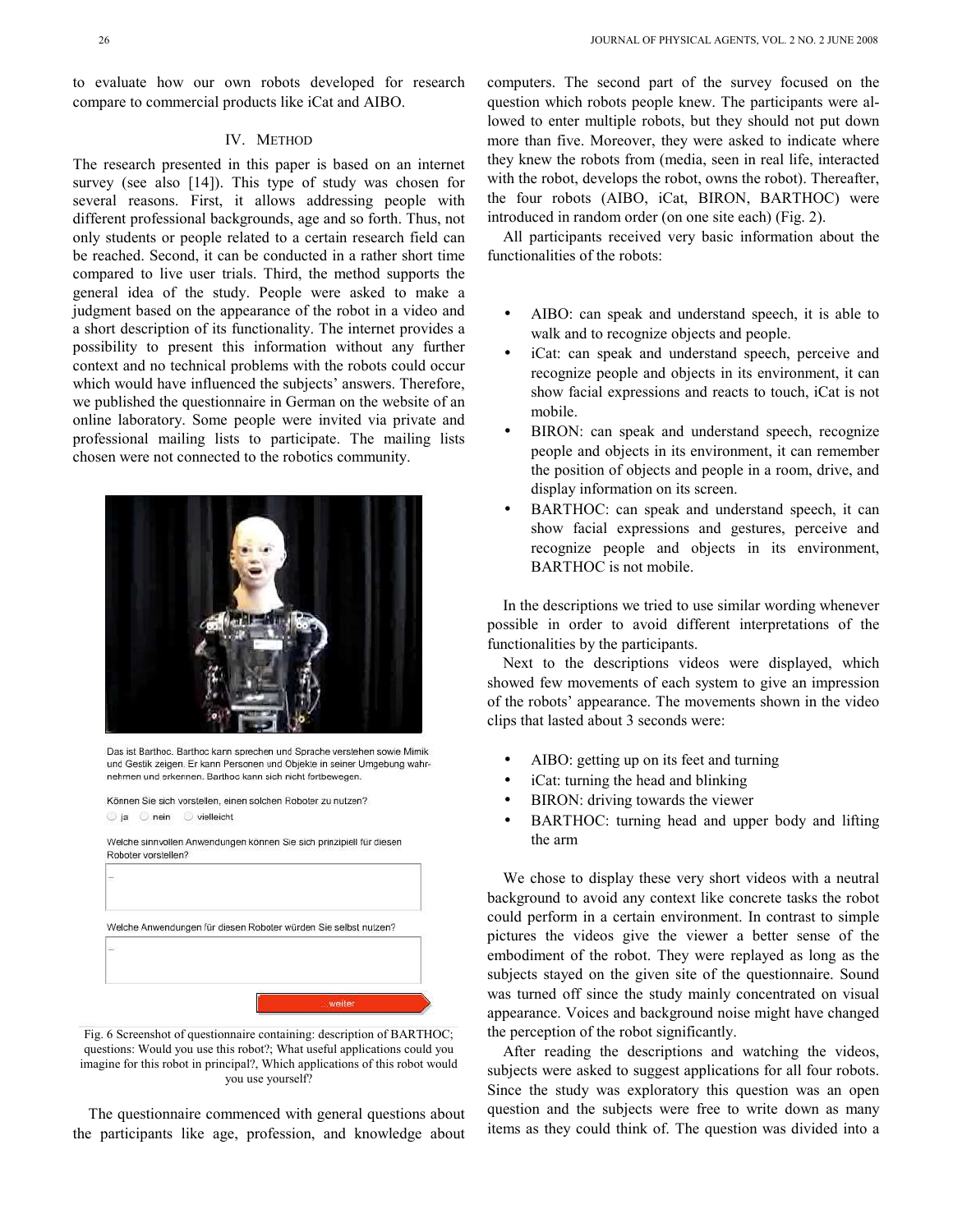general and a personal one (What useful applications could you imagine for this robot in principal?, Which applications of this robot would you use yourself?). Moreover, participants had to indicate for each robot whether they could imagine using it at all. At the end of the questionnaire they were asked to decide (Fig. 3):

- Which of the robots shown would you like to own?
- Which robot is most enjoyable to interact with?
- Which robot is most likeable?



Fig. 7 Screenshot of questionnaire containing questions: Which of the robots shown would you like to own?, Which robot is most enjoyable to interact with?, Which robot is most likeable?

## V.RESULTS

In [15] we have proposed four dimensions for the distinction between the applications named by the participants of the web survey: (1) *public vs. private use*, (2) *intensity of interaction*, (3) *complexity of interaction model*, (4) and *functional vs. human-like appearance.* In the centre of the paper at hand is an in-depth analysis of the first dimension (*public vs. private use).* This dimension describes to which degree the robot is suitable for public or domestic use. Starting point of the analysis is the matching hypothesis (see II B, [1]). It is assumed that if the appearance has to match the task of a robot, viewers will also suggest certain tasks for a robot mainly based on its appearance and also on its functionalities.

The analysis is based on the data from the web survey. Implications for the design of domestic robots will be identified. In the sense used in this paper the terms domestic and private are interchangeable.

Altogether, 127 people participated in the survey (61% male, 39% female). Most of the participants have German nationality (92%), which is due to the fact that the questionnaire was published in German (0.8% Swiss, 2.4% Austrian, 4.8% other). Their age ranged between 9 and 65 years (average=27.4 years). The educational background of the subjects was: 32.3% high school graduates; 55.9% university graduates; 9.5% doctoral degree; 2.3% other. 94% indicated to use computers both at home and in their job. They rated their own knowledge about computers fairly high (25% expert, 67% advanced knowledge). This data shows that the sample was not representative for what we would call the general public. On the other hand, we suppose that people taking part in such a study are rather representative for the future user group of the robots. Nevertheless, the validity is restricted to Germany. Therefore, a further study is already set up in English. For the German survey presented here, participants needed an average of 11min 21sec.

As described above, in the second part of the questionnaire people were asked to write down names of robots they knew. Altogether 284 entries were made (mean=2.39, SD=1.73). The robots mentioned most often were robots from TV and media (R2D2, C3PO etc.) (71), industrial robots (49), AIBO (23), service robots (21), and soccer robots (18). 71% indicated to know the robots from the media, 26% had seen a robot in real life, and only 9% had actually interacted with a robot before. Only four participants had used a domestic robot at home. All robots used at home were toy robots like Lego Mindstorms. Seven people had worked with a robot at a university.

As mentioned above, some participants had seen robots in real life. These were mainly industrial robots at work or at an exhibition. Some had seen AIBO at a soccer competition. Altogether, participants can be regarded as rather inexperienced in the field of robotics. One fact that has to be kept in mind though is that 18% knew AIBO, which is one of the robots shown in the study. The question if this has an effect on peoples' judgement of the robot will be addressed later in this section.

Altogether, people show a widespread rejection to using the robots (Table 1). The following comments taken from the questionnaires underline this (quotations were translated from German to English by the authors): "I don't want any robot at all!", "People or animals should not be replaced by robots.", "I don't think it's desirable to live together with a robot.", "I don't think that there are any useful applications for the robots shown here.", and "The robots scare me.". Participants made many more similar comments. As Kaplan [44] argues this is typical for the Western in contrast to the Japanese culture. One reason for rejecting robots might be that we still lack applications, which add some value to peoples' lives [19]. This explains why the willingness to use BIRON, the functionally designed robots, is highest (21.2%). As will be seen later in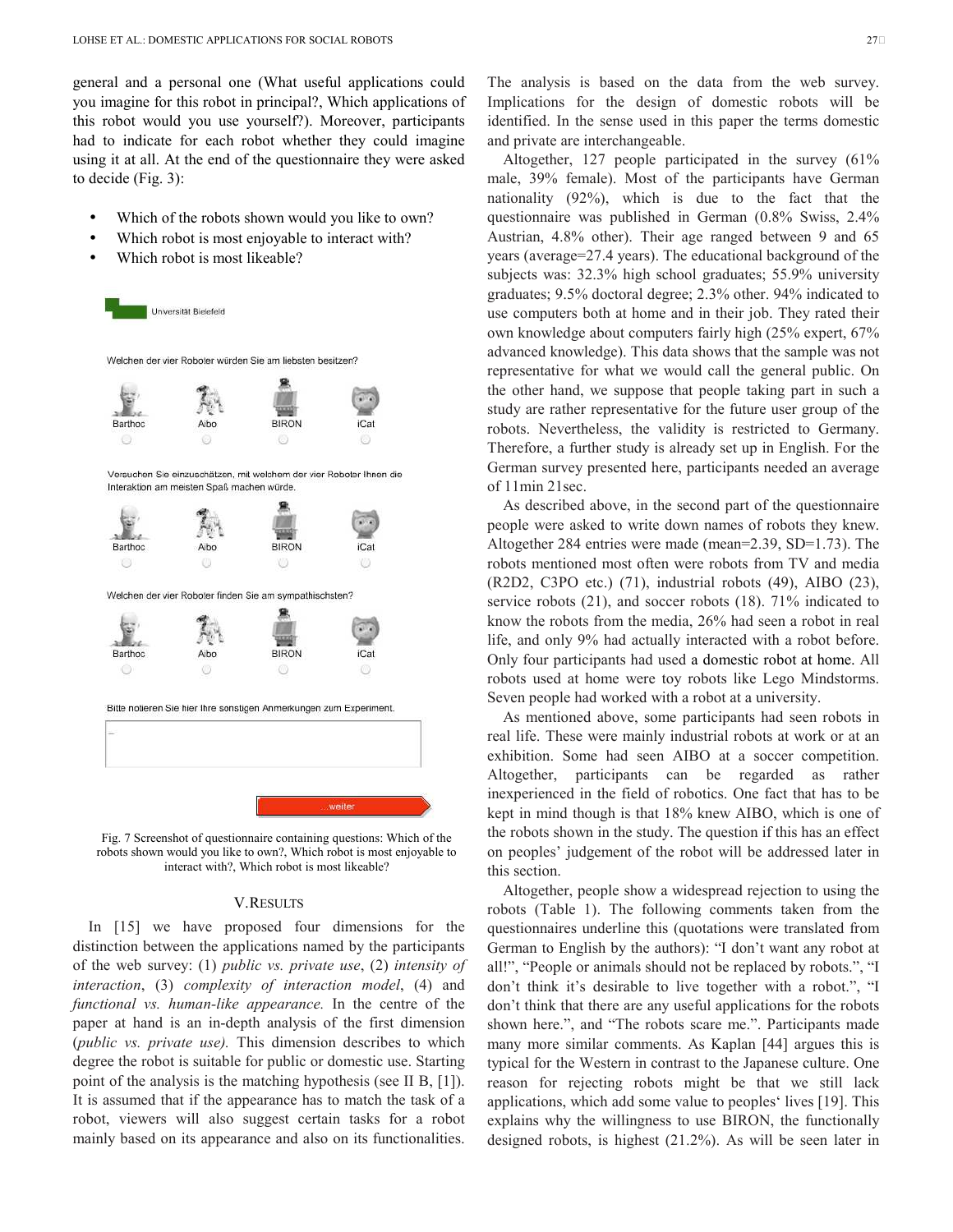this section, quite a few participants could imagine using this robot especially in a public context.

|       | TABLE 1     |      |                                                                 |              |         |  |  |  |
|-------|-------------|------|-----------------------------------------------------------------|--------------|---------|--|--|--|
|       |             |      | WILLINGNESS TO USE THE ROBOTS (SAMPLE (N); YES, MAYBO, NO IN %) |              |         |  |  |  |
|       | <b>AIBO</b> | iCat | <b>BARTHOC</b>                                                  | <b>BIRON</b> | average |  |  |  |
| n     | 121         | 124  | 122                                                             | 118          |         |  |  |  |
| yes   | 15.7        | 97   | 9.0                                                             | 21.2         | 13.9    |  |  |  |
| maybe | 23.9        | 25.8 | 26.2                                                            | 27.1         | 25.8    |  |  |  |
| no    | 60.3        | 64.5 | 64.8                                                            | 517          | 60.3    |  |  |  |

RATING (IN %) OF THE QUESTIONS: (A) WHICH ROBOT WOULD YOU LIKE TO OWN? (B) WHICH ROBOT IS MOST ENJOYABLE? (C) WHICH ROBOT IS MOST LIKEABLE?; CORRELATION BETWEEN THE ANSWERS: \*\* P<.01.; SAMPLE (N)

|  |  | n Aibo iCat Barthoc Biron (a)                 |  | (b) |  |
|--|--|-----------------------------------------------|--|-----|--|
|  |  | (a) 111 44.1 17.1 5.4 33.3                    |  |     |  |
|  |  | (b) 114 57.0 16.7 9.7 16.7 .47**              |  |     |  |
|  |  | (c) 110 <b>49.1 39.1</b> 2.7 9.1 $.41**$ .33* |  |     |  |
|  |  |                                               |  | *   |  |

Although the participants rejected using the robots in general, they preferred AIBO when asked which robot they would like to own, they find most enjoyable to interact with, and they regard as most likeable (Table 2). Answers to all three questions are strongly correlated as can be seen in Table 2. The preference for AIBO might be due to its appearance. As [45] found, people tend to find the robot cute and feel attracted to it. Moreover, many people knew AIBO beforehand and, thus, an acquaintance effect might also explain the preference.

It was further found that many participants refused BAR-THOC. Only 2.7% of the participants stated that it was the most likeable of the robot. Also least subjects would like to own the robot (5.4%) and it was found less enjoyable (9.4%). This finding was supported by the fact that seven participants even wrote that they find BARTHOC scary. This can be explained with the uncanny valley theory (see II C). BARTHOC was the most human-like robot in the study. Anyhow, its appearance is far from imitating a human in a believable manner. This was also true for the movement displayed in the video which was rather choppy. As the uncanny valley theory states, robots that are supposed to look human-like but are as unperfected as BARTHOC is at the moment, cause a feeling of eeriness in the interlocutor. Also BARTHOC is perceived as being abnormal. Even though its proportions are similar to a human, its surface and movements are not. Since the uncanny valley theory describes problems caused by appearance and movements, it can be assumed that this is the reason for the bad rating of BARTHOC since the robot is not lagging behind the other robots regarding functionality.

## VI. APPLICATION CATEGORIZATION

As the central question of the survey, participants were asked to propose applications for AIBO, BIRON, BARTHOC, and iCat. Altogether 570 items were mentioned (see Table 3). Gender and age did not have a statistically significant influence on subjects' answers. As for the robots, there is a

strong correlation between applications proposed for AIBO and iCat  $(r=.77; p<.01$  (two-tailed)). It can be assumed that this is due to appearance. As explained above, both have animal like features. Moreover, being consumer products both robots convey a similar degree of product-ness (see Section II B) which the other robots do not have.

For further analysis a method to classify the applications was developed. First, a content analysis was conducted. Three researchers classified the applications mentioned by the participants of the study independently into a free set of functional categories which should not overlap. The categories were than discussed and compared. On this basis a final set of application categories was developed. Second, based on these classifications the applications were grouped (Table 3). If one participant had written down two or more applications belonging to the same category the applications were counted as one. Every category was assigned to one of the higher-level environment-oriented groups domestic applications, public applications, or both domestic and public applications. In the focus of this paper are the domestic applications. However, to identify special requirements for these it will be necessary to contrast them with the other groups. Thus, firstly all categories are described and it is explained why certain applications are assigned to a certain group.

## *A. Domestic Applications*

The first group consists of **domestic** applications. Within this group, *Healthcare* refers to robots used for therapy (e.g. autism therapy) and as support for sick or old people. This category also includes *Caregiver robots* that are used to watch old or sick people when nobody else is around. *Companionship* consists of all robots that keep company.

| TABLE 3                                                            |
|--------------------------------------------------------------------|
| APPLICATIONS PROPOSED FOR THE ROBOTS BY THE PARTICIPANTS SORTED BY |
| <b>CONTEXT OF USE</b>                                              |

| <b>Applications</b> | Aibo           | ON LLAT OF<br>iCat | Barthoc        | <b>Biron</b>   | total |
|---------------------|----------------|--------------------|----------------|----------------|-------|
| domestic:           |                |                    |                |                |       |
| Healthcare /        | 19             | 22                 | 8              | 8              | 57    |
| Care giving         |                |                    |                |                |       |
| Companionship       | 8              | 3                  | 2              | 2              | 15    |
| Entertainment       | 10             | 8                  | $\overline{2}$ |                | 20    |
| Toy                 | 55             | 44                 | 5              | 1              | 105   |
| Pet                 | 20             | 6                  |                |                | 26    |
| Personal Ass./      | 7              | 14                 | 3              | 30             | 54    |
| Interface           |                |                    |                |                |       |
| both:               |                |                    |                |                |       |
| Security            | 23             | 17                 | 5              | 32             | 77    |
| Teacher             | $\overline{4}$ | 16                 | 5              | 3              | 28    |
| Research            | 11             | 1                  | 4              | $\overline{2}$ | 18    |
| Transport           | 14             |                    | $\overline{2}$ | 5              | 21    |
| (Fetch & Carry)     |                |                    |                |                |       |
| public:             |                |                    |                |                |       |
| <b>Business</b>     | 3              | 12                 | 32             | 12             | 59    |
| Public Assistant    | 6              | 13                 | 27             | 44             | 90    |
| total               | 180            | 156                | 95             | 139            | 570   |

According to the theory of anthropomorphism by Epley et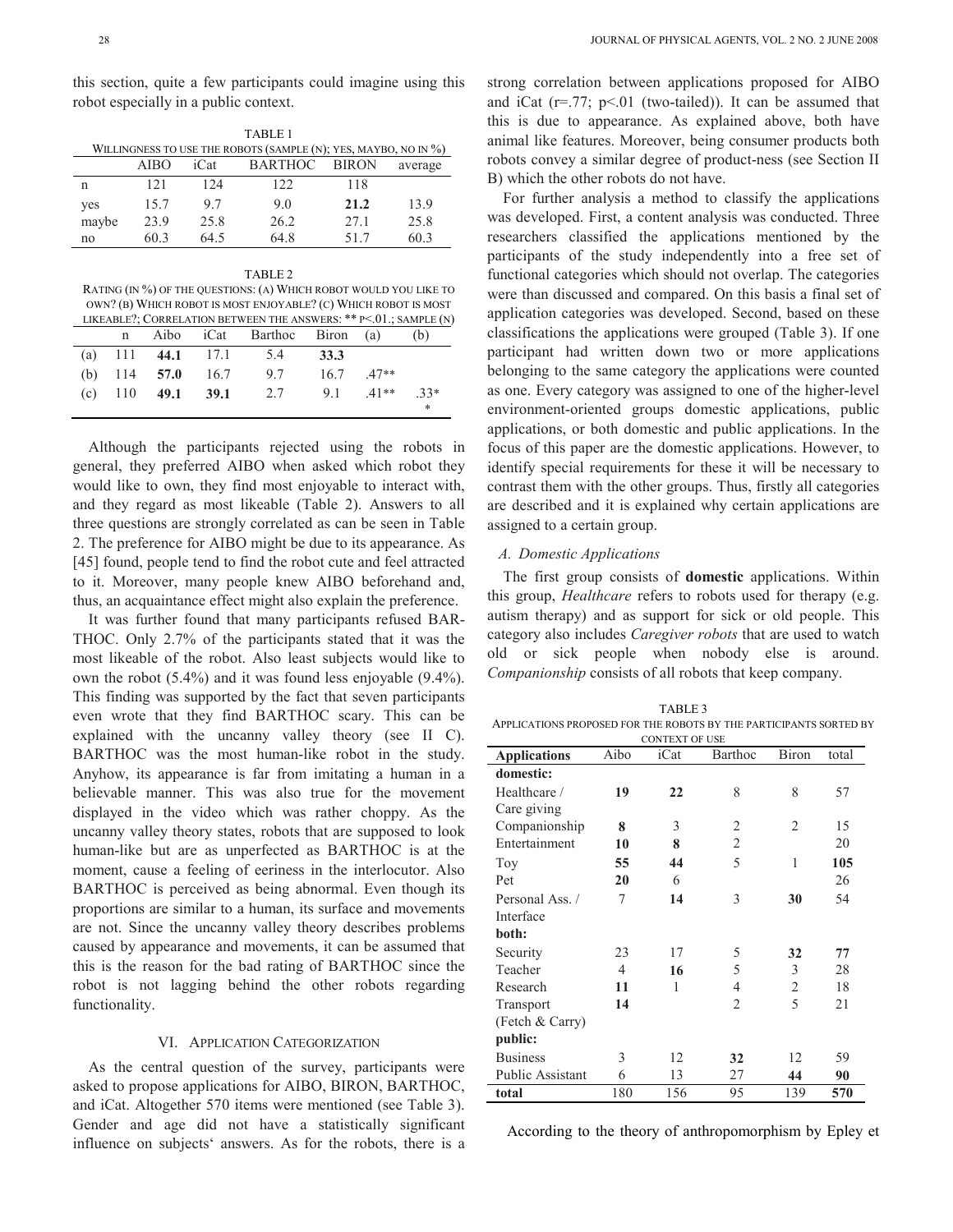al. [30] people anthropomorphize to a higher extent if they feel lonely, because for a human being there is a principle need for social connection. Loneliness elicits social pain, which hurts in the same way as physical pain [45]. Actually, e.g. elderly pet owners appear to be buffered from negative impact of stressful life events and visit a doctor less often compared to elderly people without pets [47]. Therefore, both Caregiver and Companionship are applications where robots might compensate the feeling of loneliness or social pain, respectively. This is what differentiates these categories from entertainment. The sole purpose of *Entertainment robots* is to entertain their users and to be a pastime. They are not built to have a psychological impact. The same is true for *Toy robots*  which are mainly used for playing. Most robots already being sold for domestic usage belong to this category. Another application, which has been mentioned above, is *Pet robots.* It implies that the human shows responsibility for the robot. Pet robots are animal-like in appearance and function and might take the place of a real pet. *Personal assistant or Interface* describes robots used as butlers, organizers or interfaces. This category includes robots for cleaning and other household chores.

All applications described so far are domestic. We want to contrast them with the ones Christensen differentiates. As mentioned in Section II A [16], he names three groups of domestic applications (entertainment, assistance for elderly and handicapped, everyday tasks). We propose six categories, however, his groups are part of the categorization introduced in this paper. It is assumed that entertainment is part of the entertainment category established here; assistance for elderly and handicapped is similar to Healthcare / Care giving; and robots for everyday tasks are included in Personal Assistants / Interface. As a result, the categorization presented here includes three more categories (Companionship, Toy, Pet). One could argue that Companionship could be included in Healthcare or in Entertainment, Toy and Pet could also be incorporated in the Entertainment or in the Companionship category. Nevertheless, there are some major reasons not to do so. Mainly the differentiation is motivated by the fact that the categories bring about different capabilities and / or appearances the robot has to have. While Companionship is more than Entertainment because the state of the user has to be taken into account by a successful companion it is less than a Healthcare robot or a Caregiver whose function is broader since it has more responsibility for the well being of a person. Again there is a functional difference between a Toy and an Entertainment robot. Fong et al. also differentiate between these two groups (see II A, [17]). While a person usually actively makes up games for a toy, an entertainment robot is restricted to specific pre-programmed tasks. The difference between Pet and other categories is mainly due to the appearance of the robot. As discussed for AIBO, the appearance of the robot in this case obviously causes certain feelings in the user that are similar to feelings caused by real pets.

# *B. Public and Domestic Applications*

The following applications can be used in **both public and domestic** environments. *Security applications* include robots used for surveillance, military tasks, exploration, tasks that are dangerous for humans (e.g. minesweeping), and for protection. Another category includes robots that *teach* certain tasks or abilities. The robots in this case are supplements to real teachers especially when learning languages. *Research* applications are useful to learn about robotics and human nature. Thus, these applications also serve to improve the robots themselves. *Transport robots* are useful for all kinds of fetch and carry tasks.

As noted above, these tasks can be both public and domestic. Even though the application does not allow for a concrete allocation, the appearance of the robots might in some cases. Whereas it is imaginable to use iCat as a teacher in a public as well as in a domestic environment, it is more plausible - because of the appearance of the robots – to use BIRON for security in public whereas AIBO might be used for the same task at home. The same is true for Fetch  $&$  Carry tasks, one reason being that AIBO could easily be overseen and stepped on in public environments.

## *C. Public Applications*

The last group consists of **public** applications. Within this group, a *Business robot* is either a receptionist, a sales robot, or a robot used for representation. *Public assistants* are guides (museum), information terminals or translators. All these robots are usually used for a short time at once and with other possible interaction partners being around.

Altogether, it cannot be reassured that the classification is exhaustive. There might be more applications that did not come up in the study especially since only four robots were tested. Anyhow, the categories help to explain the resulting differences between the robots and to compare them to scenarios proposed by the developers.

## VII. APPLICATIONS FOR THE ROBOTS

While the last section has focused on the categorization of all applications we now elaborate on the applications mentioned for the four robots. It was found that the applications named most often were Toy (105), Public Assistant (90), and Security (77) indicating that potential users have quite different and more diverse ideas on robot applications than robot developers. This is presumably due to the fact that participants who are not working in the field of robotics know less about feasibility of certain applications. Nevertheless, most applications mentioned were quite realistic from a robotics point of view or at least not completely out of reach. One reason is, presumably, that participants' were explicitly asked for "useful" applications.

AIBO was mainly seen as a domestic robot, especially as a Toy (55) and a Pet (20). This might have been influenced by the fact that many cheaper robotic dogs are available off-theshelf as toys. The applications mentioned are in line with the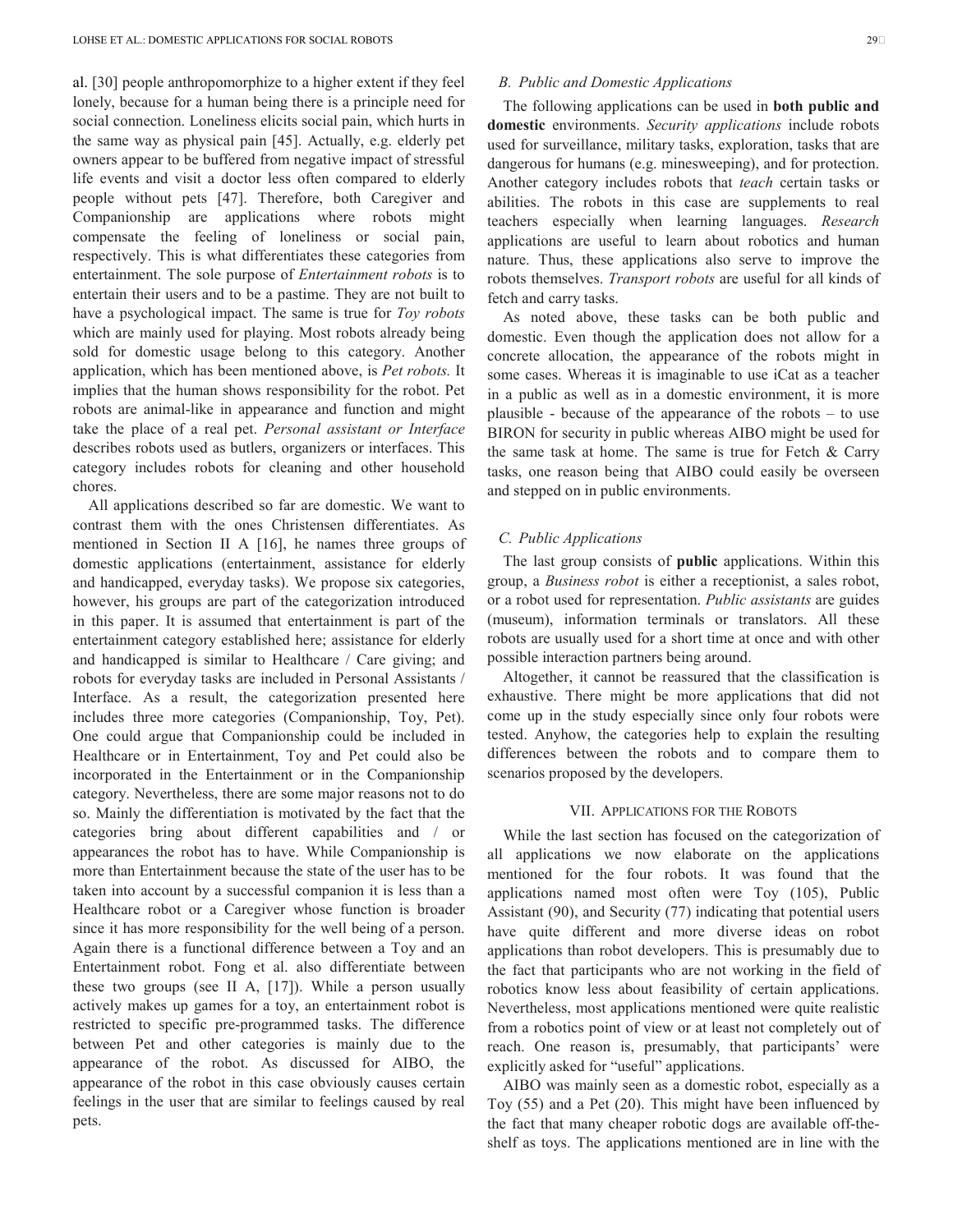notion of "entertainment" used by Sony. Participants also suggested that the robot could be used for Healthcare / Care giving (19). This category also includes tasks like guide dog. The fact that people mention tasks very typical for dogs highlights that AIBO indeed has a zoomorphic appearance. It also explains that many subjects suggest Fetch & Carry things (14) and Security (23) (guard dog) as applications for the robot.

As discussed above, in contrast to AIBO iCat is not a complete cat but only a torso. It has a rather caricatured appearance which explains that it was seen as a Pet by only few people (6). Part of the robot's caricatured appearance are its human-like facial features. These are presumably the reason that many participants suggested Teacher (16) (especially for languages) as an application for the robot. As explained in Section II B, Duffy states that human-like attributes are necessary for meaningful interaction. Meaningful interaction is undoubtedly especially important in teaching scenarios, which are very goal oriented. Thus, iCat with its facial features in fact seems suitable for this task. On the other hand iCat, like AIBO, most strongly evoked the impression of being a Toy (44). Apart from this, 14 people suggested Personal assistant as an application, half of these Interface, which is the scenario proposed by the developers. Surprisingly the participants did not indicate that they knew iCat in advance which would have implied that they had also been familiar with this scenario beforehand. The robot was also strongly linked with Healthcare / Care giving (22). In the applications described in this category, iCat in a broader sense is also an interface – not between a human and its electronic devices but between an old or sick person and other people that are not physically present.

Least applications were written down for BARTHOC. Most of the ones named are public (Business – 32, Public Assistant – 27). This is underlined by the following quotation (translation by the authors): "I would use the robot for the tasks mentioned above but only in the public. I would not want to have such a thing at home". However, the applications proposed are in line with the receptionist scenario the developers had in mind.

BIRON was judged quite differently. It was the only robot accepted for both public and private applications. On the one hand, people named applications like personal assistant (30), which supports the home tour scenario the researchers are mainly working on. On the other hand, participants strongly suggested using the robot for Security (32) and Public assistance (44). In fact, some pretty similar systems are already used as museum tour guides (e.g. [7],[8]) which might have influenced the subjects.

#### VIII.APPLICATIONS PARTICIPANTS WOULD USE

Next to general applications, participants were asked to name applications they would use themselves. These were categorized just as the ones above. 12 people wrote down applications they would use with BARTHOC, 28 with iCat, 38 with AIBO, and 36 with BIRON. Altogether, 122 applications were mentioned (12 BARTHOC, 30 iCat, 42 AIBO, 38

BIRON). Almost all people that would use the robot could only imagine using it for one certain task. Again, by far the least applications were mentioned for BARTHOC and most for AIBO.

Looking at Table 4, the results underline the findings described so far. Participants would use AIBO and iCat in a domestic environment, whereas BARTHOC was seen as a public robot. While some people would use domestic applications for BIRON the preference to employ this robot in public was strengthened. This might also be due to the functionality of the robot in connection with the appearance. While a public assistant e.g. an information terminal might not need an arm, a personal assistant built to carry things around would urgently need one. A statement by one user underlines this (translation by the authors): "I need a mobile robot with a gripper so that it can really do something". This supports the idea that even though appearance is a crucial factor in robot design also functionality and its representation in the appearance of the robot plays an important role.

TABLE 4 APPLICATIONS OF ROBOTS PARTICIPANTS WOULD USE THEMSELVES SORTED BY

| <b>CONTEXT OF USE</b>   |                |      |         |                |                |  |  |
|-------------------------|----------------|------|---------|----------------|----------------|--|--|
| <b>Applications</b>     | Aibo           | iCat | Barthoc | <b>Biron</b>   | total          |  |  |
| domestic:               |                |      |         |                |                |  |  |
| Healthcare /            | 1              | 1    |         | $\overline{c}$ | 4              |  |  |
| Care giving             |                |      |         |                |                |  |  |
| Companionship           | 1              |      |         |                | 1              |  |  |
| Entertainment           | $\overline{2}$ | 3    |         |                | 5              |  |  |
| Toy                     | 16             | 9    | 2       |                | 27             |  |  |
| Pet                     | 1              | 1    |         |                | $\overline{c}$ |  |  |
| Personal Ass./          | 5              | 5    | 1       | 8              | 19             |  |  |
| Interface               |                |      |         |                |                |  |  |
| both:                   |                |      |         |                |                |  |  |
| Security                | 8              | 3    | 1       | 3              | 15             |  |  |
| Teacher                 | 1              | 3    |         | 1              | 5              |  |  |
| Research                | $\overline{2}$ |      |         |                | $\overline{2}$ |  |  |
| Transport               | 4              |      |         |                | $\overline{4}$ |  |  |
| (Fetch & Carry)         |                |      |         |                |                |  |  |
| public:                 |                |      |         |                |                |  |  |
| <b>Business</b>         |                |      | 1       | 5              | 6              |  |  |
| <b>Public Assistant</b> | 1              | 5    | 7       | 19             | 32             |  |  |
| total                   | 42             | 30   | 12      | 38             | 122            |  |  |

Table 4 also reveals that people only use applications if they have a need to do so (see [19], Section II A). Obviously only few have a need for Healthcare / Care giving, Companionship and so forth. This finding illustrates the fact that target groups for certain applications have to be identified and the design has to be based mainly on their needs.

## IX. CONCLUSION

Altogether, it can be concluded that almost half of the applications proposed are domestic applications according to the categorization presented here (49% of all applications; 48% of applications the participants would use themselves). Moreover, many applications especially the ones mentioned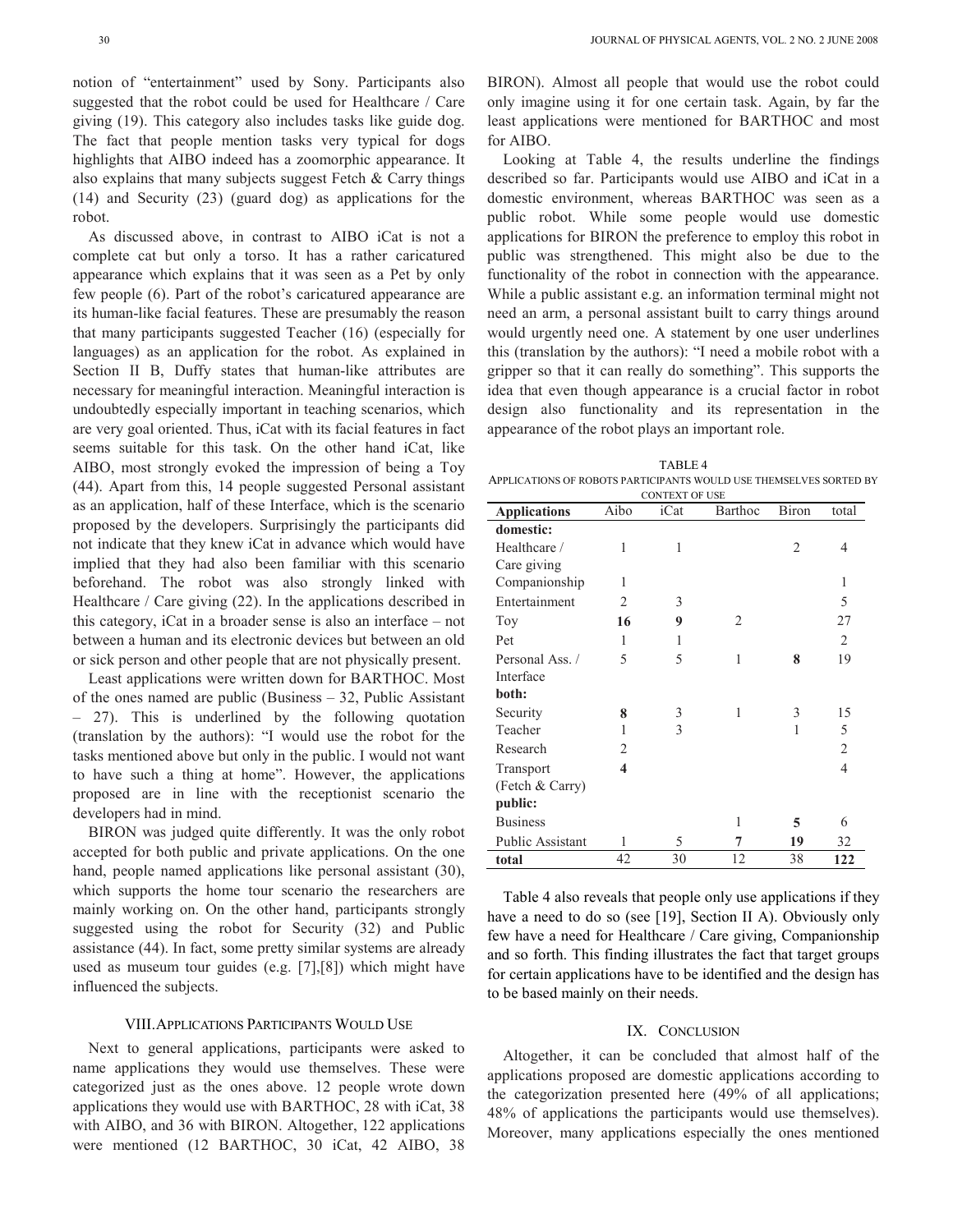for AIBO that are included in the group "both" are also very likely to being used in private as long as the appearance of the respective robot is appropriate. These findings give quite some evidence on the importance that social domestic robots will gain in the future.

Moreover, they indicate that appearance in fact plays a crucial role in the perception of a robot and determines which applications are proposed. This should be kept in mind when designing a robot. In contrast to appearance the functionalities of the robot seem to be less important. They become crucial when something is missing for a certain scenario the participants would like to have (e.g. the gripper for BIRON in a domestic assistant scenario). One has to keep in mind, however, that these results are based on an internet survey. They might and probably will change in live human-robot interaction. However, appearance should be consciously designed to help users build a mental model of what a robot's application is.

 The study presented here is only a first step to research perception of appearance and capabilities of robots. Certainly, more studies with different robots and methodologies have to follow. Nevertheless, including potential users in the process of finding new applications and designing social robots has proven to be a promising means of doing research in the field of social robotics.

#### ACKNOWLEDGMENT

The authors would like to thank Agnes Swadzba, Sven Wachsmuth and Katharina Rohlfing for their help and advice regarding the design and the realization of the study.

#### **REFERENCES**

- [1] J. Goetz, S. Kiesler, and A. Powers, 'Matching robot appearance and behavior to tasks to improve human-robot cooperation', in Proceedings of the 12th IEEE Workshop on Robot and Human Interactive Communication (ROMAN 2003), San Francisco, CA, 2003, pp. 55–60.
- [2] Lego Mindstorms, http://mindstorms.lego.com [3] Ugobe Pleo, http://www.pleoworld.com/
- [4] WowWee Robosapien, www.wowwee.com/robosapien/robo1/ robomain.html
- [5] iRobot Roomba, http://irobot.com/
- [6] Roboceptionist, http://www.ri.cmu.edu/projects/project\_523.html
- [7] I. R. Nourbakhsh, C. Kunz, and T. Willeke, The mobot museum robot installations: a five year experiment, in Proc. Intelligent Robots and Systems, 2003. (IROS 2003), vol.3, 2003, pp. 3636 - 3641.
- M. Bennewitz, F. Faber, D. Joho, M. Schreiber, and S. Behnke, Towards a Humanoid Museum Guide Robot that Interacts with Multiple Persons, in: Proceedings of the International Conference on Humanoid Robots (Humanoids), 2005.
- [9] B. Duffy, 'The Social Robot', Ph.D. Thesis, Department of Computer Science, University College, Dublin, 2000.
- [10] B. Duffy, 'Anthropomorphism and The Social Robot', Special Issue on Socially Interactive Robots, Robotics and Autonomous Systems 42 (3-- 4), 2003.
- [11] C. Breazeal, A. Brooks, J. Gray, G. Hoffman, C. Kidd, H. Lee, J. Lieberman, A. Lockerd, and D. Chilongo, 'Tutelage and collaboration for humanoid robots', International Journal of Humanoid Robots, 1(2), 2004, pp. 315– 348.
- [12] C. Breazeal, 'Designing Sociable Robots'. Cambridge, MA, USA, MIT Press, 2002.
- [13] C. Bartneck, J. Forlizzi, 'A Design-Centred Framework for Social Human-Robot Interaction', Proceedings of RO-MAN 2004, Kurashiki,

2004, pp. 591-594.

- [14] M. Lohse, F. Hegel, A. Swadzba, K. Rohlfing, S. Wachsmuth, and B. Wrede, 'What can I do for you? Appearance and Applications of Robots' Proceedings of AISB'07, Artificial and Ambient Intelligence, Newcastle upon Tyne, 2007.
- [15] F. Hegel, M. Lohse, A. Swadzba, K. Rohlfing, S. Wachsmuth, and B. Wrede, 'Applications of Social Robots: A User Study', in Proc. Int. Symposium on Robot and Human Interactive Communication (ROMAN), Jeju Island, Korea, 2007.
- [16] H. I. Christensen, Intelligent home appliances. In Robotics Research, R. A. Jarvis and A. Zelinsky, Eds., no. 6 in Springer Tracts in Advanced Robotics (STAR). Springer Verlag, Heidelberg, Germany, January 2003, pp. 319-330.
- [17] T. W. Fong, I. Nourbakhsh, and K. Dautenhahn, 'A Survey of Socially Interactive Robots: Concepts, Design, and Applications', Robotics and Autonomous Systems, 42(3 – 4), 2002, pp. 142 – 166.
- [18] S. Ljungblad and L. E. Holmquist, 'Designing robot applications for everyday environments', in sOc-EUSAI '05: Proceedings of the 2005 joint conference on Smart objects and ambient intelligence, New York, NY, USA, ACM Press, 2005, pp. 65–68.
- [19] F. Kaplan, 'Everyday robotics: robots as everyday objects', in Proceedings of Soc-Eusai 2005, Grenoble, France, 2005, pp. 59 – 64.
- [20] C. Bartneck, 'Interacting with and embodied emotional Character'. Proceedings of the DPPI2003 Conference, Pittsburgh, 2003, pp. 55-60.
- [21] Y. Jung and K. M. Lee (2004). 'Effects of physical embodiment on social presence of social robots'. Proceedings of Presence, 2004, pp. 80- 87.
- [22] L. Sullivan, The Tall Office Building Artistically Considered, in Kindergarten Chats (revised 1918) and Other Writings, edited by I. Athey, New York: Wittenborn, Schultz, 1947, pp. 202-13.
- [23] M. Blow, K. Dautenhahn, A. Appleby, C. L. Nehaniv, and D. C. Lee, 'Perception of Robot Smiles and Dimensions for Human-Robot Interaction Design' 15th IEEE International Symposium on Robot and Human Interactive Communication (RO-MAN 06), pages 469-474, Hatfield, UK, (2006).
- [24] J. Donat,. 'Mediated Faces', in M. Beynon, C. L. Nehaniv, K. Dautenhahn (Eds.). Cognitive Technology: Instruments of Mind. Proceedings of the 4th International Conference, CI 2001, Warwick, UK, 2001.
- [25] R. Gockley, J. Forlizzi, and R. Simmons, 'Interactions with a moody robot', in HRI '06: Proceeding of the 1st ACM SIGCHI/SIGART conference on human-robot interaction, New York, NY, USA, ACM Press, 2006, pp. 186–193.
- [26] A. Bruce, I. Nourbakhsh, and R. Simmons, 'The role of expressiveness and attention in human-robot interaction', in Proc. AAAI Fall Symp. Emotional and Intel. II: The Tangled Knot of Soc. Cognition, 2001.
- [27] F. Hegel, T. Spexard, T. Vogt, G. Horstmann, and B. Wrede, 'Playing a different imitation game: Interaction with an Empathic Android Robot', in Proc. 2006 IEEE-RAS International Conference on Humanoid Robots (Humanoids06), IEEE, 2006, pp. 56–61.
- [28] C. F. DiSalvo, F. Gemperle, J. Forlizzi, and S. Kiesler, 'All robots are not created equal: the design and perception of humanoid robot heads', in DIS '02: Proceedings of the conference on Designing interactive systems, pp. 321–326, New York, NY, USA, ACM Press, 2002.
- [29] F. Hegel, S. Krach, T. Kircher, B. Wrede, and G. Sagerer, 'Theory of Mind (ToM) on Robots: A Neuroimaging Study', Proceedings of Human-Robot Interaction (HRI 2008), Amsterdam, Netherlands, 2008.
- [30] N. Epley, A. Waytz, and J. T. Cacioppo, 'On Seeing Human: A threefactor theory of anthropomorphism', Psychological Review, 114, 2007, pp. 864-886.
- [31] H. v. Foerster, 'Wissen und Gewissen. Versuch einer Brücke', Frankfurt, 1997.
- [32] S. E. Guthrie, 'Anthropomorphism: A Definition and a Theory', in: R. W. Mitchell, N. S. Thompson, and H. L. Miles, 'Anthropomorphism, anecdotes, and animals'. Albany: State University of New York Press, 1997.
- [33] C. K. Morewedge, J. Preston, and D. M. Wegner, 'Timescale is in the attribution of mind', Journal of Personality and Social Psychology, 93, 2007, pp. 1-11.
- [34] D. Sakamoto, T. Kanda, T. Ono, H. Ishiguro, and N. Hagita, 'Android as a Telecommunication medium with Human Like Presence'. ACM/IEEE 2nd Annual Conference on Human-Robot Interaction (HRI2007), Arlington, Virginia, USA, 2007, pp. 193-200.